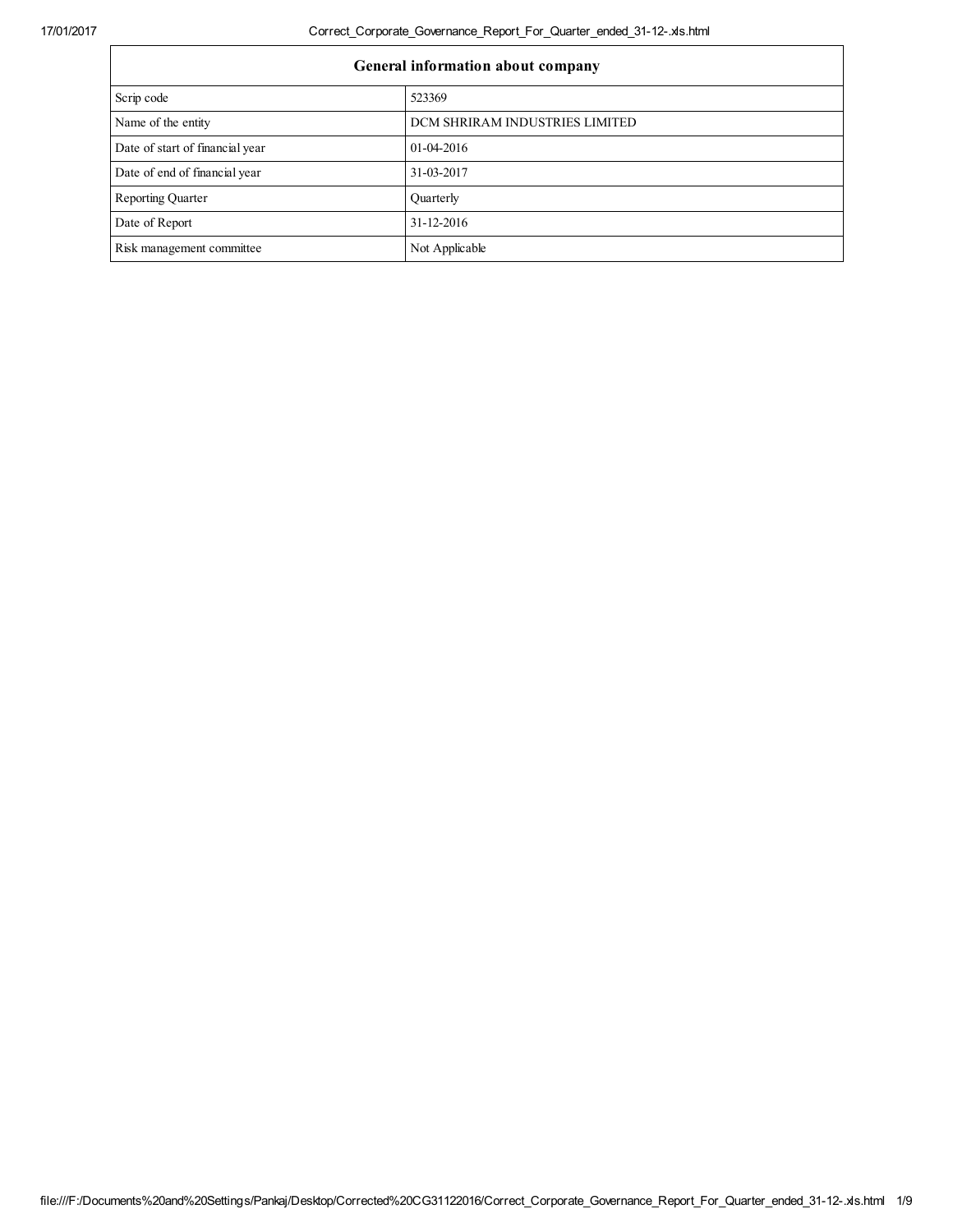| Annexure I                                                                                |  |  |
|-------------------------------------------------------------------------------------------|--|--|
| Annexure I to be submitted by listed entity on quarterly basis                            |  |  |
| I. Composition of Board of Directors                                                      |  |  |
| Disclosure of notes on composition of board of directors explanatory                      |  |  |
| Is there any change in information of board of directors compare to previous quarter   No |  |  |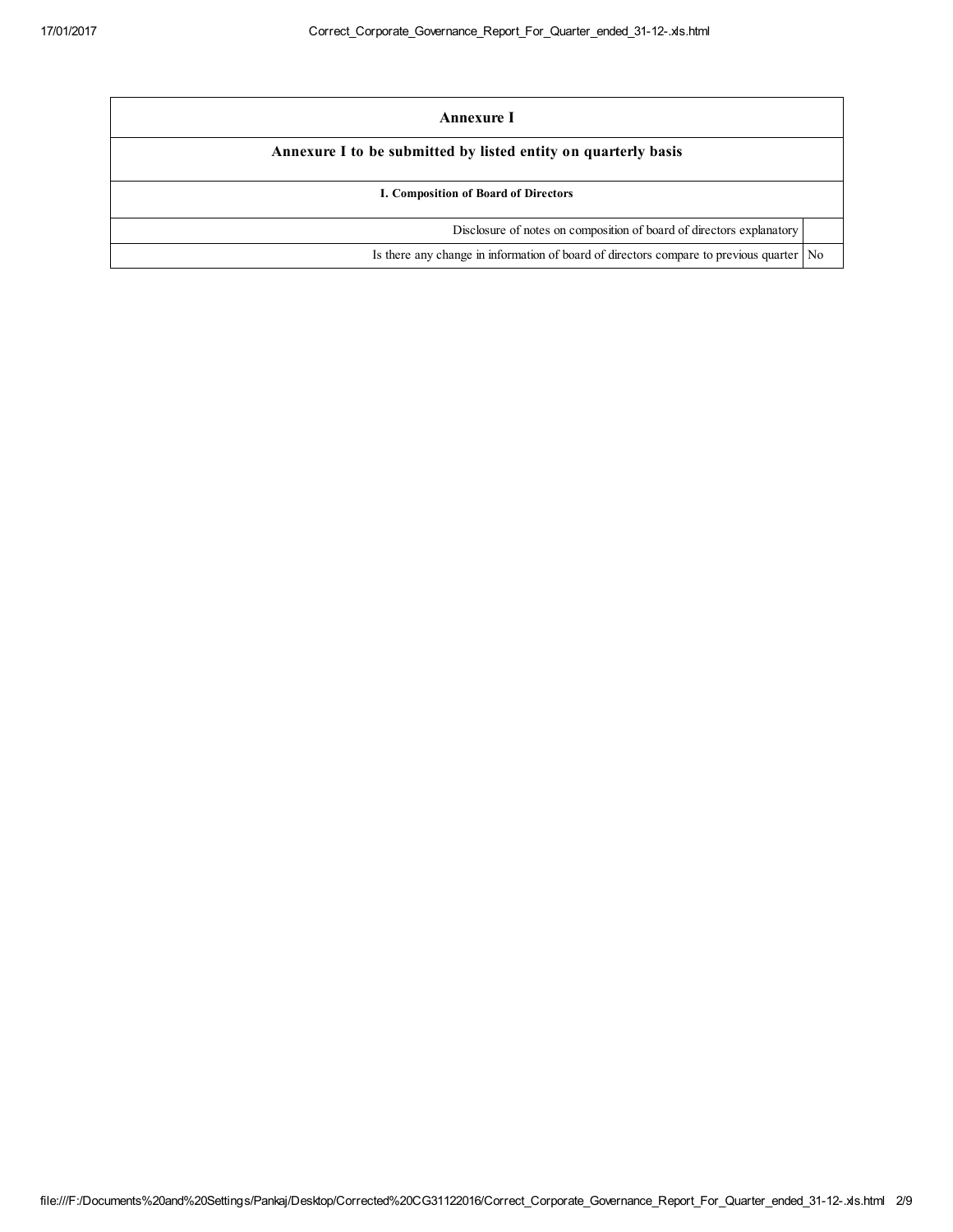| <b>Annexure 1</b>                                                                 |  |  |
|-----------------------------------------------------------------------------------|--|--|
| <b>II. Composition of Committees</b>                                              |  |  |
| Disclosure of notes on composition of committees explanatory                      |  |  |
| Is there any change in information of committees compare to previous quarter   No |  |  |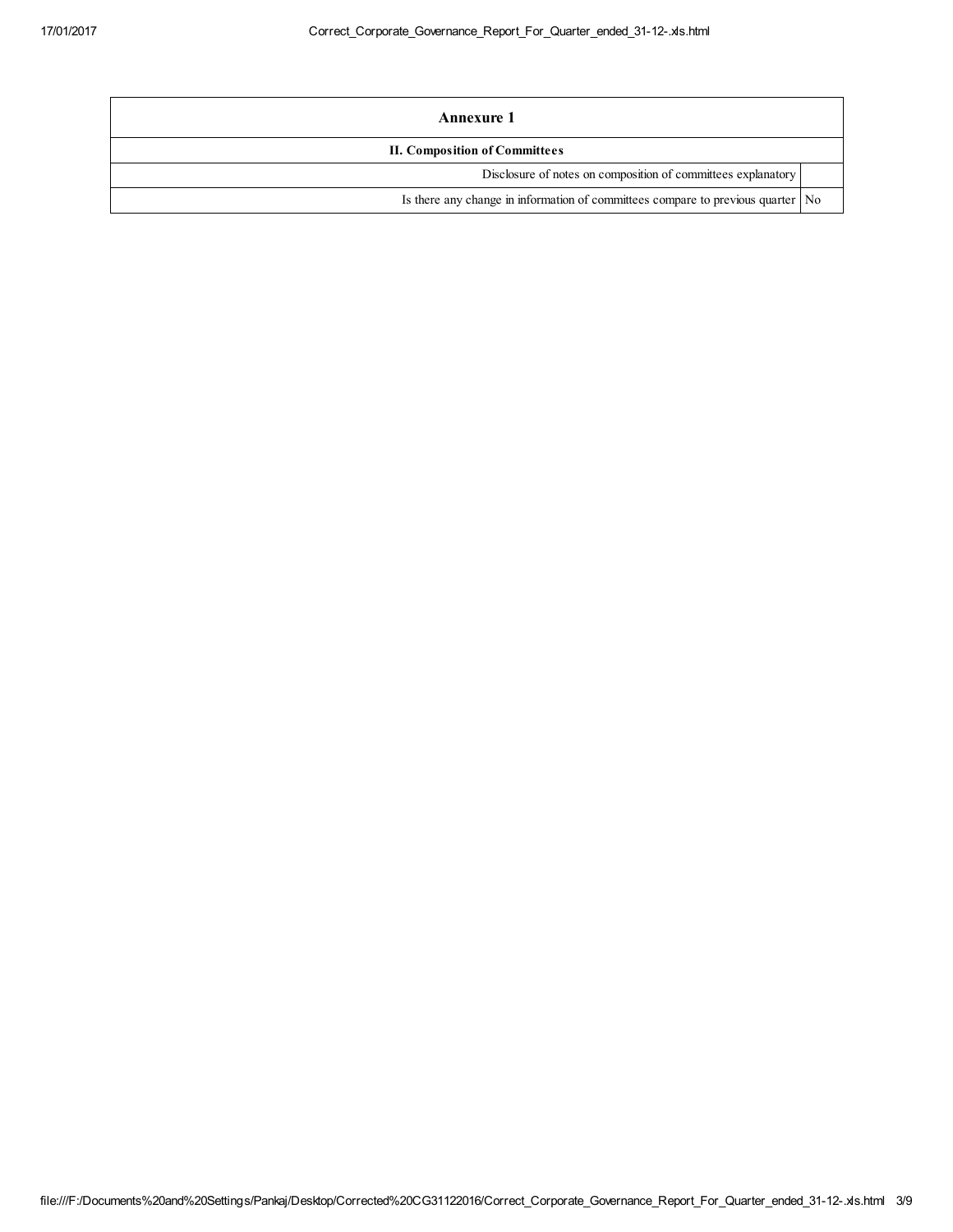|                | <b>Annexure 1</b>                                                |                                                         |                                                                |  |  |  |
|----------------|------------------------------------------------------------------|---------------------------------------------------------|----------------------------------------------------------------|--|--|--|
|                | Annexure 1                                                       |                                                         |                                                                |  |  |  |
|                | III. Meeting of Board of Directors                               |                                                         |                                                                |  |  |  |
|                | Disclosure of notes on meeting of board of directors explanatory |                                                         |                                                                |  |  |  |
| <b>Sr</b>      | $Date(s)$ of meeting (if any) in the<br>previous quarter         | $Date(s)$ of meeting (if any) in the<br>current quarter | Maximum gap between any two consecutive (in<br>number of days) |  |  |  |
|                | 10-08-2016                                                       |                                                         |                                                                |  |  |  |
| $\overline{2}$ |                                                                  | 07-10-2016                                              | 57                                                             |  |  |  |
| 3              |                                                                  | 14-11-2016                                              | 37                                                             |  |  |  |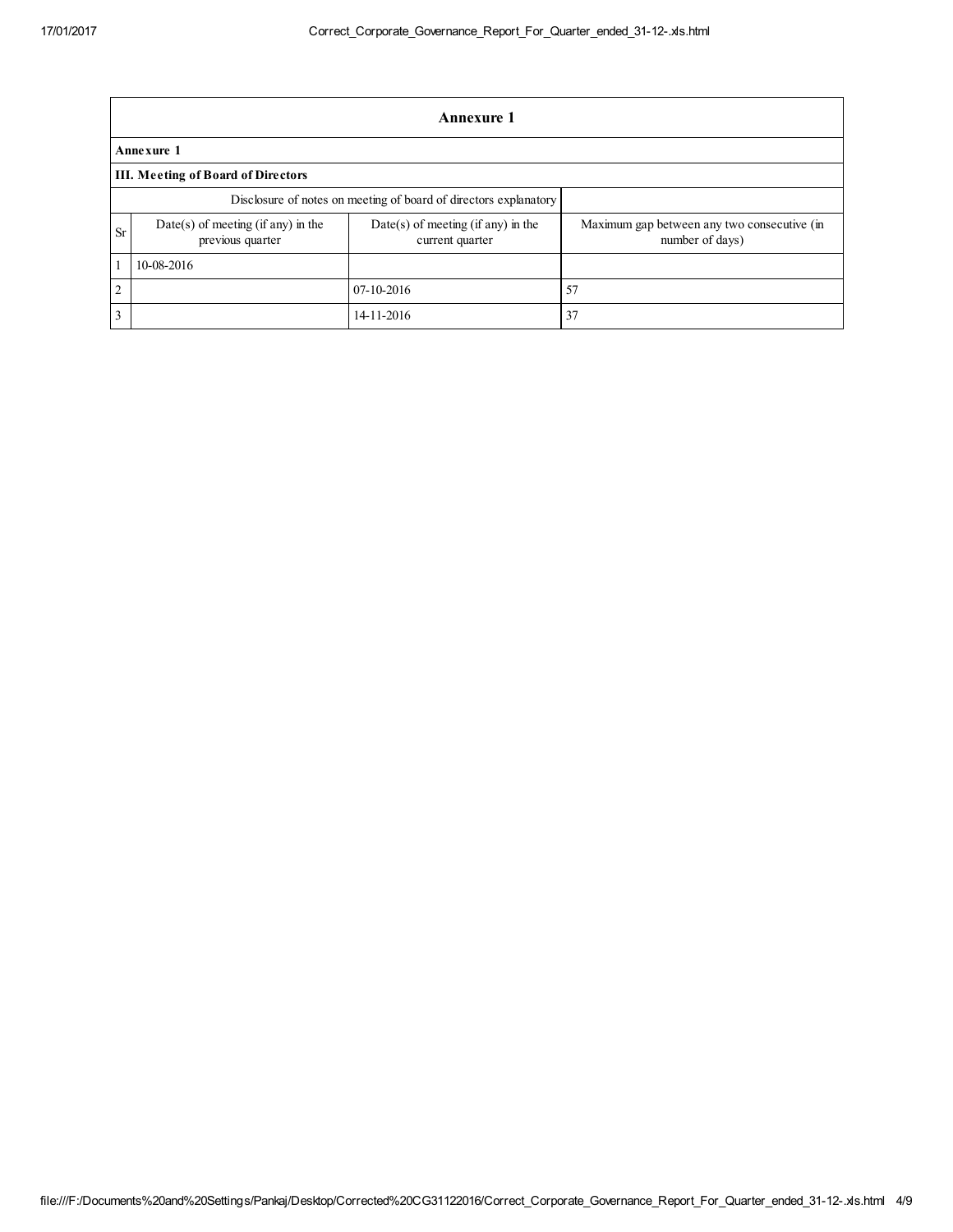|    | Annexure 1                                               |                                                                     |                                                     |                                                                |                                                                     |                                                                                          |                               |
|----|----------------------------------------------------------|---------------------------------------------------------------------|-----------------------------------------------------|----------------------------------------------------------------|---------------------------------------------------------------------|------------------------------------------------------------------------------------------|-------------------------------|
|    | <b>IV. Meeting of Committees</b>                         |                                                                     |                                                     |                                                                |                                                                     |                                                                                          |                               |
|    | Disclosure of notes on meeting of committees explanatory |                                                                     |                                                     |                                                                |                                                                     |                                                                                          |                               |
| Sr | Name of<br>Committee                                     | $Date(s)$ of meeting<br>of the committee in<br>the relevant quarter | Whether<br>requirement of<br>Ouorum met<br>(Yes/No) | Requirement of<br>Ouorum met<br>(details)                      | $Date(s)$ of meeting<br>of the committee in<br>the previous quarter | Maximum gap between<br>any two consecutive<br>meetings (in number of<br>$\frac{days}{ }$ | Name of<br>other<br>committee |
|    | Audit<br>Committee                                       | 14-11-2016                                                          | Yes                                                 | <b>ALL THE FOUR</b><br><b>DIRECTORS</b><br><b>WERE PRESENT</b> | 10-08-2016                                                          | 95                                                                                       |                               |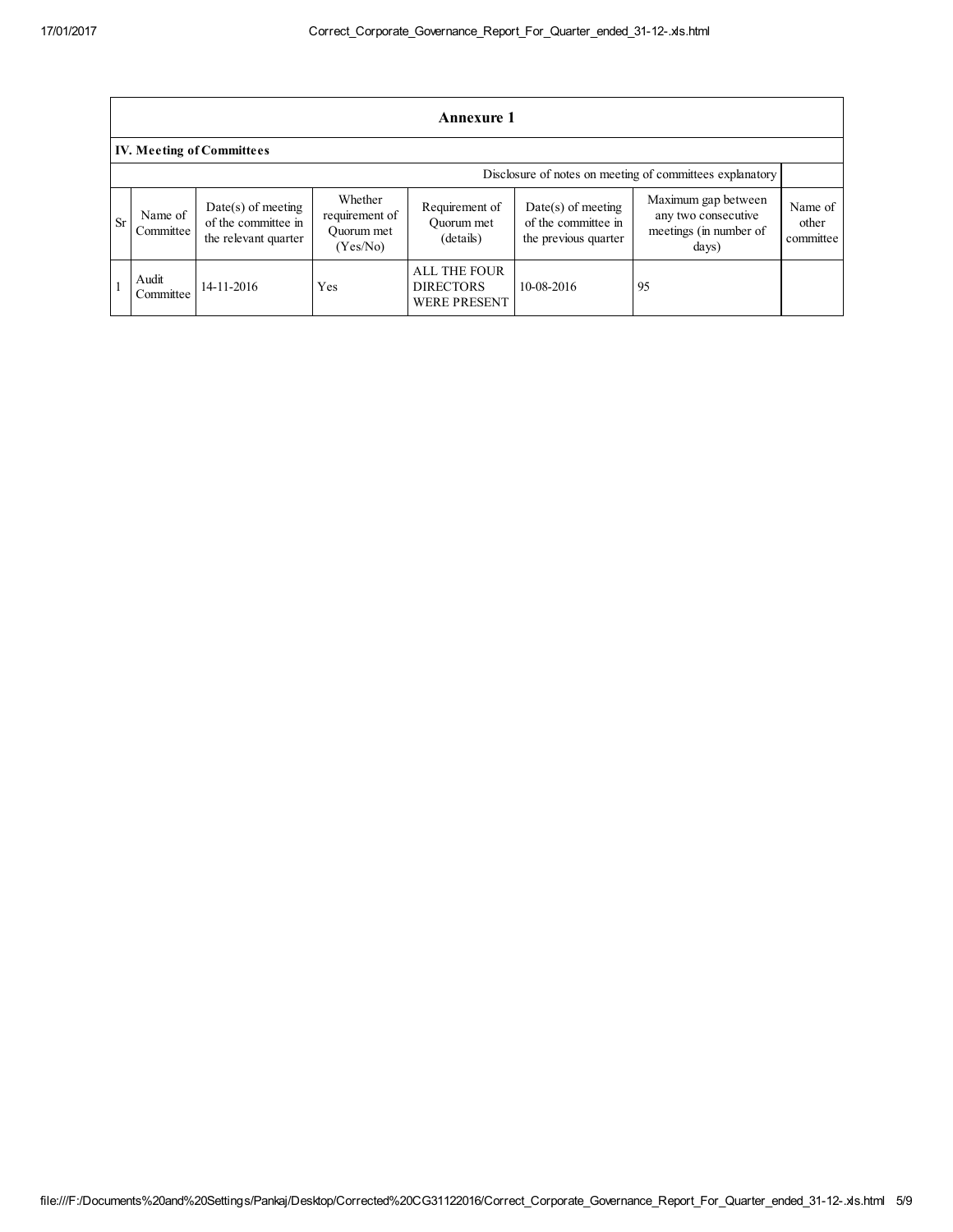|                | Annexure 1                                                                                                |                                  |                                                                    |  |  |
|----------------|-----------------------------------------------------------------------------------------------------------|----------------------------------|--------------------------------------------------------------------|--|--|
|                | V. Related Party Transactions                                                                             |                                  |                                                                    |  |  |
| Sr             | Subject                                                                                                   | Compliance status<br>(Yes/No/NA) | If status is "No" details of non-<br>compliance may be given here. |  |  |
|                | Whether prior approval of audit committee obtained                                                        | NA                               |                                                                    |  |  |
| $\overline{2}$ | Whether shareholder approval obtained for material RPT                                                    | NA                               |                                                                    |  |  |
|                | Whether details of RPT entered into pursuant to omnibus approval have<br>been reviewed by Audit Committee | NA                               |                                                                    |  |  |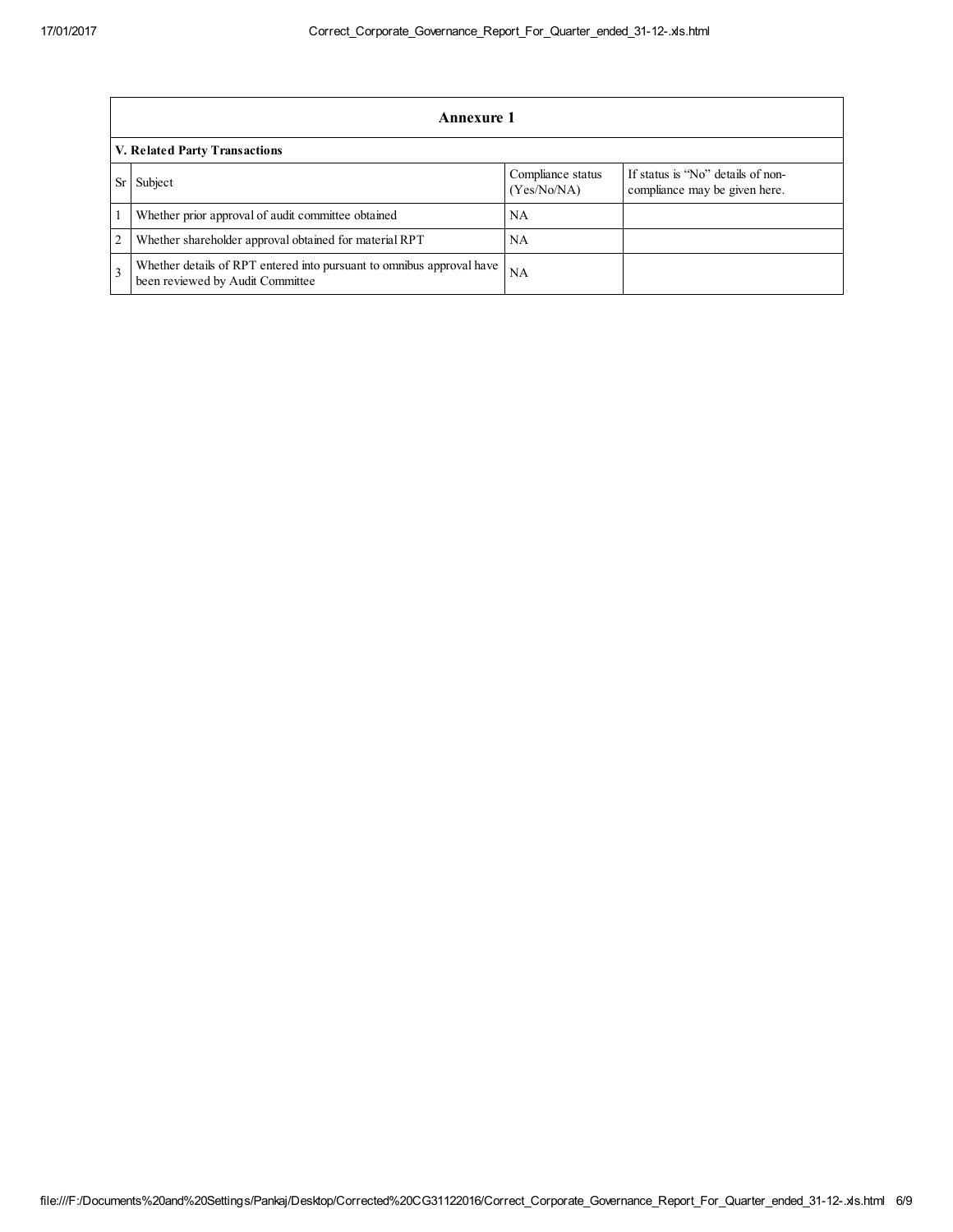|                | <b>Annexure 1</b>                                                                                                                                                                                               |                               |  |  |  |
|----------------|-----------------------------------------------------------------------------------------------------------------------------------------------------------------------------------------------------------------|-------------------------------|--|--|--|
|                | VI. Affirmations                                                                                                                                                                                                |                               |  |  |  |
| <b>Sr</b>      | Subject                                                                                                                                                                                                         | Compliance<br>status (Yes/No) |  |  |  |
|                | The composition of Board of Directors is in terms of SEBI (Listing obligations and disclosure requirements) Regulations,<br>2015                                                                                | Yes                           |  |  |  |
| $\overline{c}$ | The composition of the following committees is in terms of SEBI(Listing obligations and disclosure requirements)<br>Regulations, 2015 a. Audit Committee                                                        | Yes                           |  |  |  |
| 3              | The composition of the following committees is in terms of SEBI(Listing obligations and disclosure requirements)<br>Regulations, 2015. b. Nomination & remuneration committee                                   | Yes                           |  |  |  |
| $\overline{4}$ | The composition of the following committees is in terms of SEBI(Listing obligations and disclosure requirements)<br>Regulations, 2015. c. Stakeholders relationship committee                                   | Yes                           |  |  |  |
| 5              | The composition of the following committees is in terms of SEBI(Listing obligations and disclosure requirements)<br>Regulations, 2015. d. Risk management committee (applicable to the top 100 listed entities) | <b>NA</b>                     |  |  |  |
| 6              | The committee members have been made aware of their powers, role and responsibilities as specified in SEBI (Listing<br>obligations and disclosure requirements) Regulations, 2015.                              | Yes                           |  |  |  |
| $\overline{7}$ | The meetings of the board of directors and the above committees have been conducted in the manner as specified in<br>SEBI (Listing obligations and disclosure requirements) Regulations, 2015.                  | Yes                           |  |  |  |
| 8              | This report and/or the report submitted in the previous quarter has been placed before Board of Directors.                                                                                                      | Yes                           |  |  |  |